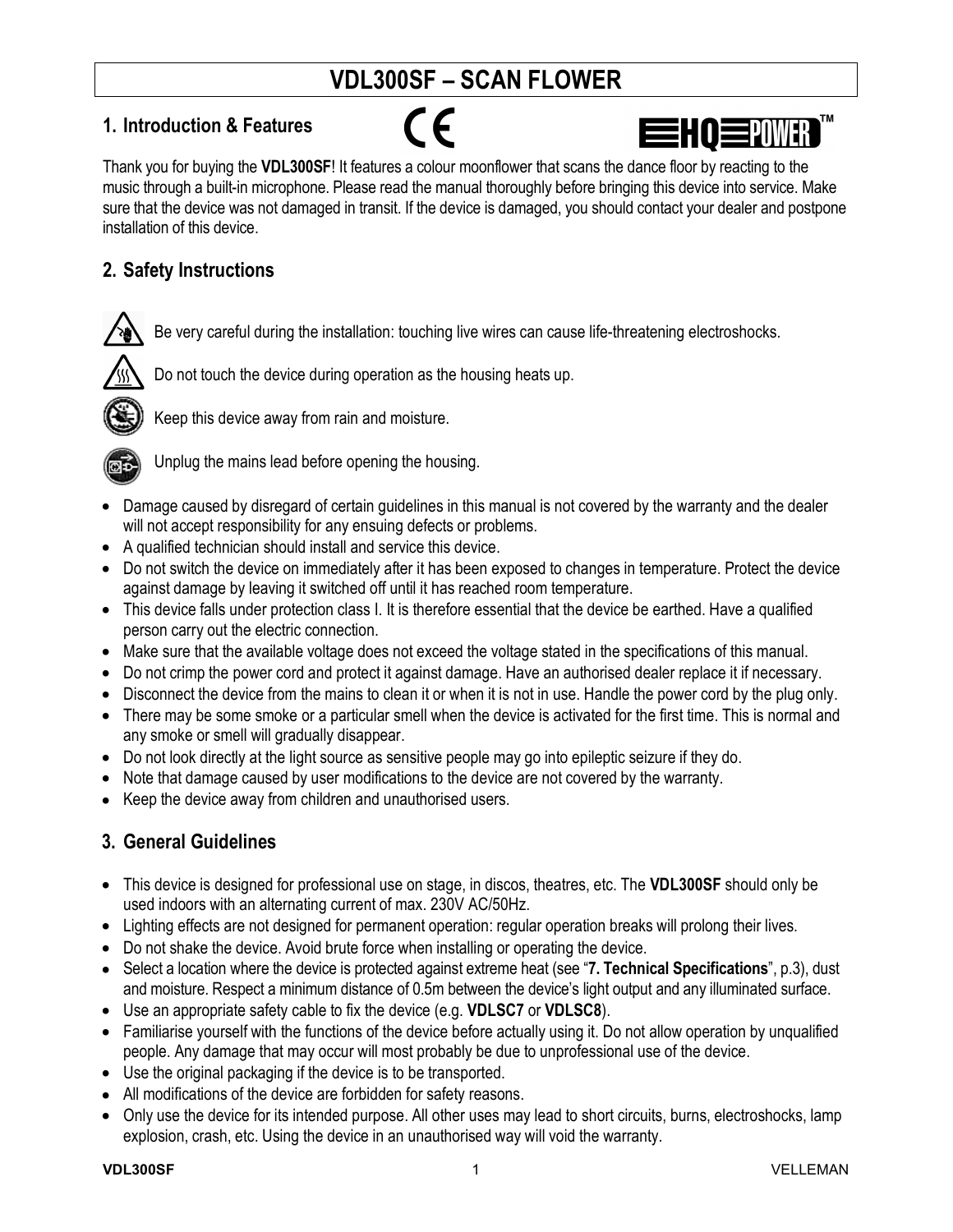## **4. Installation**

### **a) Lamps**

- Only fit or replace a lamp when the device is unplugged from the mains.
- Let a lamp cool down before replacing it as the temperature of a lamp can reach 700°C during operation.
- When handling a halogen lamp, do not touch it with your bare hands. Use a cloth to insert or remove it.
- Do not install lamps with a higher wattage. They get hotter than this device was designed for.
- Replace any deformed or damaged lamp with a lamp of the same type (see "**7. Technical Specifications**", p.3):
	- 1. Unscrew the screw cap at the back holding the lid and gently remove the lid.
	- 2. Remove the old lamp and insert the new one.
	- 3. Carefully reposition the lid and fasten the screw cap.

#### **Remark: Do not operate the device when the cover is open.**

#### **b) Fuse**

- Only fit or replace a fuse when the device is unplugged from the mains.
- If the lamp burns out, chances are you will need to replace the fuse as well.
- Replace a blown fuse with a fuse of the same type and rating (see "**7. Technical Specifications**" on p.3):
	- 1. Unscrew the fuse holder at the side of the device with an appropriate screwdriver.
		- 2. Remove the old fuse and install a new one.
		- 3. Replace the fuse holder and fasten it with the screwdriver.

#### **c) Mounting the Device**

- Have the device installed by a qualified person, respecting EN 60598-2-17 and all other applicable norms.
- The construction to which the device is attached should be able to support 10 times the weight of the device for one hour without deformation.
- The installation must always be secured with a secondary attachment e.g. a safety cable.
- Never stand directly below the device when it is being mounted, removed or serviced. Have a qualified technician check the device once a year and once before you bring it into service.
- Install the device in a location with few passers-by that is inaccessible to unauthorised persons.
- Overhead mounting requires extensive experience: calculating work load limits, determining the installation material to be used… Have the material and the device itself checked regularly. Do not attempt to install the device yourself if you lack these qualifications as improper installation may result in injuries.
- Adjust the desired inclination angle via the mounting bracket and tighten the bracket screws.
- Make sure there is no flammable material within a 50cm radius of the device.
- Have a qualified electrician carry out the electric connection.
- Connect the device to the mains with the power plug. Don't connect it to a dimming pack.
- The installation has to be approved by an expert before the device is taken into service.

#### **5. Use**

Switch the device on and off by means of the power plug. Do not operate the device continuously. Adjust the sensitivity of the built-in microphone by turning the knob at the side of the device until the movement of the beams and its reaction to the music satisfies you.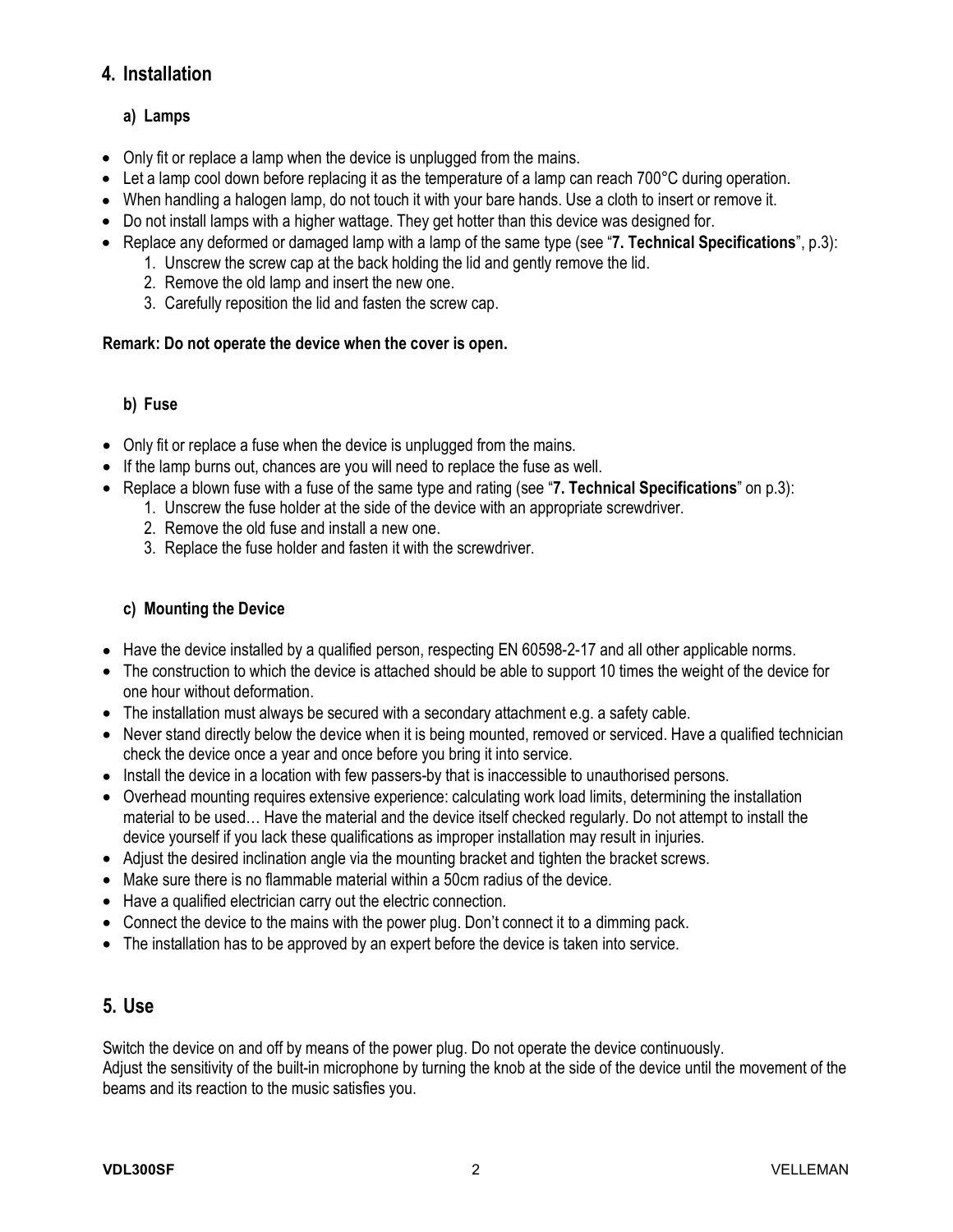## **6. Cleaning and Maintenance**

- 1. All screws should be tightened and free of corrosion.
- 2. The housing, the lenses, the mounting supports and the installation location (e.g. ceiling, suspension, trussing) should not be deformed, modified or tampered with e.g. do not drill extra holes in mounting supports, do not change the location of the connections, …
- 3. Mechanically moving parts must not show any signs of wear and tear.
- 4. The electric power supply cables must not show any damage. Have a qualified technician maintain the device.
- 5. Disconnect the device from the mains prior to maintenance activities.
- 6. Wipe the device regularly with a moist, lint-free cloth. Do not use alcohol or solvents.
- 7. There are no user-serviceable parts, apart from the lamp and the fuse (see "**4. Installation**" on p.2).
- 8. Contact your dealer for spare parts if necessary.

## **7. Technical Specifications**

| Power Supply             | max. 230VAC/50Hz                                        |
|--------------------------|---------------------------------------------------------|
| <b>Power Consumption</b> | max. 300W                                               |
| Fuse                     | 5A, 250VAC (5 x 20mm) (order code FU5N)                 |
| <b>Dimensions</b>        | 500 x 150 x 150mm                                       |
| <b>Total Weight</b>      | 5.7 <sub>kq</sub>                                       |
| Lamp                     | 230V / 300W JDC G6.35 (order code LAMP300 or LAMP300MR) |
| Max. Ambient Temperature | $45^{\circ}$ C                                          |
| Max. Housing Temperature | $130^{\circ}$ C                                         |

**The information in this manual is subject to change without prior notice.** 

# **VDL300SF – SCAN FLOWER**

## **1. Inleiding en kenmerken**

Dank u voor uw aankoop! De **VDL300SF** bevat een gekleurde moonflower die de dansvloer verlicht door te reageren op de muziek via de ingebouwde microfoon. Lees deze handleiding grondig voor u het toestel in gebruik neemt. Ga na of het toestel niet werd beschadigd tijdens het transport. Zo ja, stel dan de installatie van het toestel uit en raadpleeg uw dealer.

## **2. Veiligheidsinstructies**



Wees voorzichtig bij de installatie: raak geen kabels aan die onder stroom staan om  $\Delta$  dodelijke elektroshocks te vermijden.



Raak het toestel niet aan wanneer het in gebruik is: de behuizing wordt warm.



Bescherm dit toestel tegen regen en vochtigheid.



Ontkoppel de voedingskabel en open dan pas de behuizing.

- De garantie geldt niet voor schade door het negeren van bepaalde richtlijnen in deze handleiding en uw dealer zal de verantwoordelijkheid afwijzen voor defecten of problemen die hier rechtstreeks verband mee houden.
- Laat een geschoolde technicus dit toestel installeren en onderhouden.
- Om beschadiging te vermijden, mag u het toestel niet inschakelen onmiddellijk nadat het werd blootgesteld aan temperatuurschommelingen. Wacht tot het toestel op kamertemperatuur gekomen is.
- Dit toestel valt onder beschermingsklasse I, wat wil zeggen dat het toestel geaard moet zijn. Een geschoolde technicus moet de elektrische aansluiting verzorgen.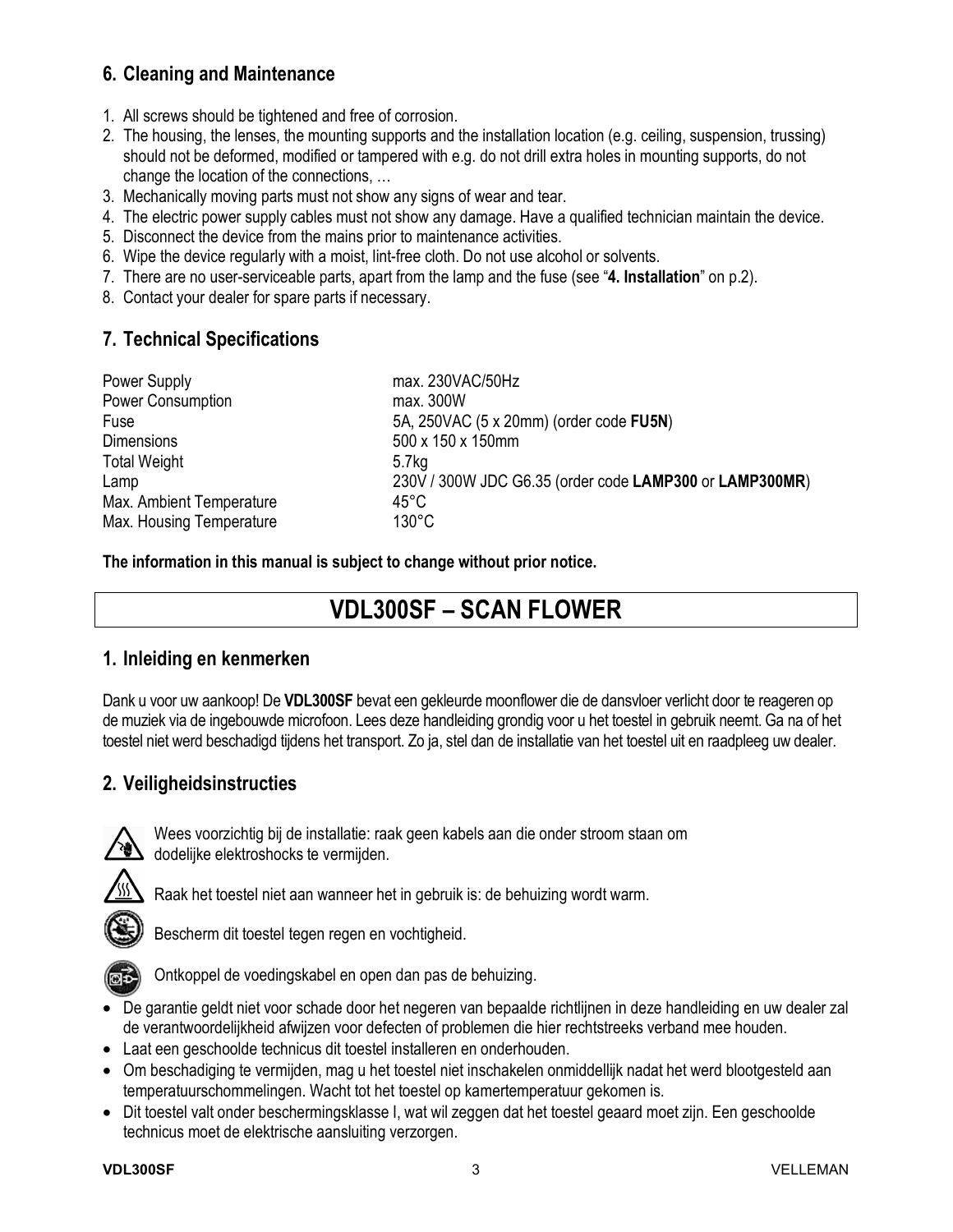- De beschikbare netspanning mag niet hoger zijn dan de spanning in de specificaties achteraan de handleiding.
- De voedingskabel mag niet omgeplooid of beschadigd zijn. Laat uw dealer zo nodig een nieuwe kabel plaatsen.
- Trek de stekker uit het stopcontact (trek nooit aan de kabel!) voordat u het toestel reinigt en als u het niet gebruikt.
- Wanneer u het toestel voor het eerst gebruikt, kan dit gepaard gaan met een lichte rookontwikkeling en een bepaalde geur. Dit is normaal en de eventuele rook of geur zal geleidelijk aan verdwijnen.
- Kijk niet rechtstreeks in de lichtbron. De lichtbron kan bij gevoelige mensen leiden tot een aanval van epilepsie.
- Schade door wijzigingen die de gebruiker heeft aangebracht aan het toestel vallen niet onder de garantie.
- Hou dit toestel uit de buurt van kinderen en onbevoegden.

## **3. Algemene Richtlijnen**

- Dit toestel is ontworpen voor professioneel gebruik op podia, in disco's, theaters, enz. U mag dit toestel enkel binnenshuis gebruiken met een wisselspanning van maximum 230Vac/50Hz.
- Lichteffecten zijn niet ontworpen voor continue werking: regelmatige onderbrekingen doen ze langer meegaan.
- Schud het toestel niet dooreen. Vermijd brute kracht tijdens de installatie en de bediening van dit toestel.
- Installeer het toestel weg van extreme temperaturen (zie "**7. Technische specificaties**" op blz.5), vochtigheid en stof. Zorg voor een minimumafstand van 50 cm tussen de lichtuitgang van het toestel en het belichte oppervlak.
- Maak het toestel vast met een geschikte veiligheidskabel (bv. **VDLSC7** of **VDLSC8**).
- Leer eerst de functies van het toestel kennen voor u het gaat gebruiken. Ongeschoolde personen mogen dit toestel niet gebruiken. Meestal is beschadiging het gevolg van onprofessioneel gebruik.
- Gebruik de oorspronkelijke verpakking wanneer u het toestel vervoert.
- Om veiligheidsredenen mag de gebruiker geen wijzigingen aanbrengen aan het toestel.
- Gebruik het toestel enkel waarvoor het gemaakt is. Andere toepassingen kunnen leiden tot kortsluitingen, brandwonden, elektrische schokken, ontploffing van de lamp enz. Bij onoordeelkundig gebruik vervalt de garantie.

## **4. Installatie**

#### **a) Lampen**

- Plaats of vervang een lamp enkel wanneer het toestel niet is aangesloten op het lichtnet.
- Laat een lamp afkoelen voor u ze vervangt: de bedrijfstemperatuur van een lamp ligt rond de 700°C.
- Raak een halogeenlamp niet aan met uw blote handen. Gebruik een doek om een halogeenlamp te vervangen.
- Plaats geen lampen met een te hoog wattage. Deze worden warmer dan die waarop dit toestel is voorzien.
- Vervang een vervormde of beschadigde lamp door een lamp van hetzelfde type (zie "**7. Technische specificaties**" op blz.5). Ga als volgt te werk:
	- 1. Draai de schroefknop op de achterkant van het toestel los en verwijder voorzichtig het deksel.
	- 2. Verwijder de oude lamp en breng de nieuwe in.
	- 3. Plaats voorzichtig het deksel terug en draai de schroefknop vast.

#### **Opmerking: Stel het toestel niet in werking wanneer het deksel eraf is.**

#### **b) Zekering**

- U mag een zekering enkel plaatsen of vervangen wanneer het toestel niet is aangesloten op het lichtnet.
- Als de lamp springt, is het heel goed mogelijk dat de zekering ook moet worden vervangen.
- Vervang een gesprongen zekering door een zekering van hetzelfde type en met dezelfde specificaties (zie "**7. Technische specificaties**" op blz.5). Ga als volgt te werk:
	- 1. Verwijder de zekeringhouder op de zijkant met een geschikte schroevendraaier.
	- 2. Verwijder de oude zekering en breng de nieuwe in.
	- 3. Plaats de zekeringhouder weer in de behuizing en zet hem vast met de schroevendraaier.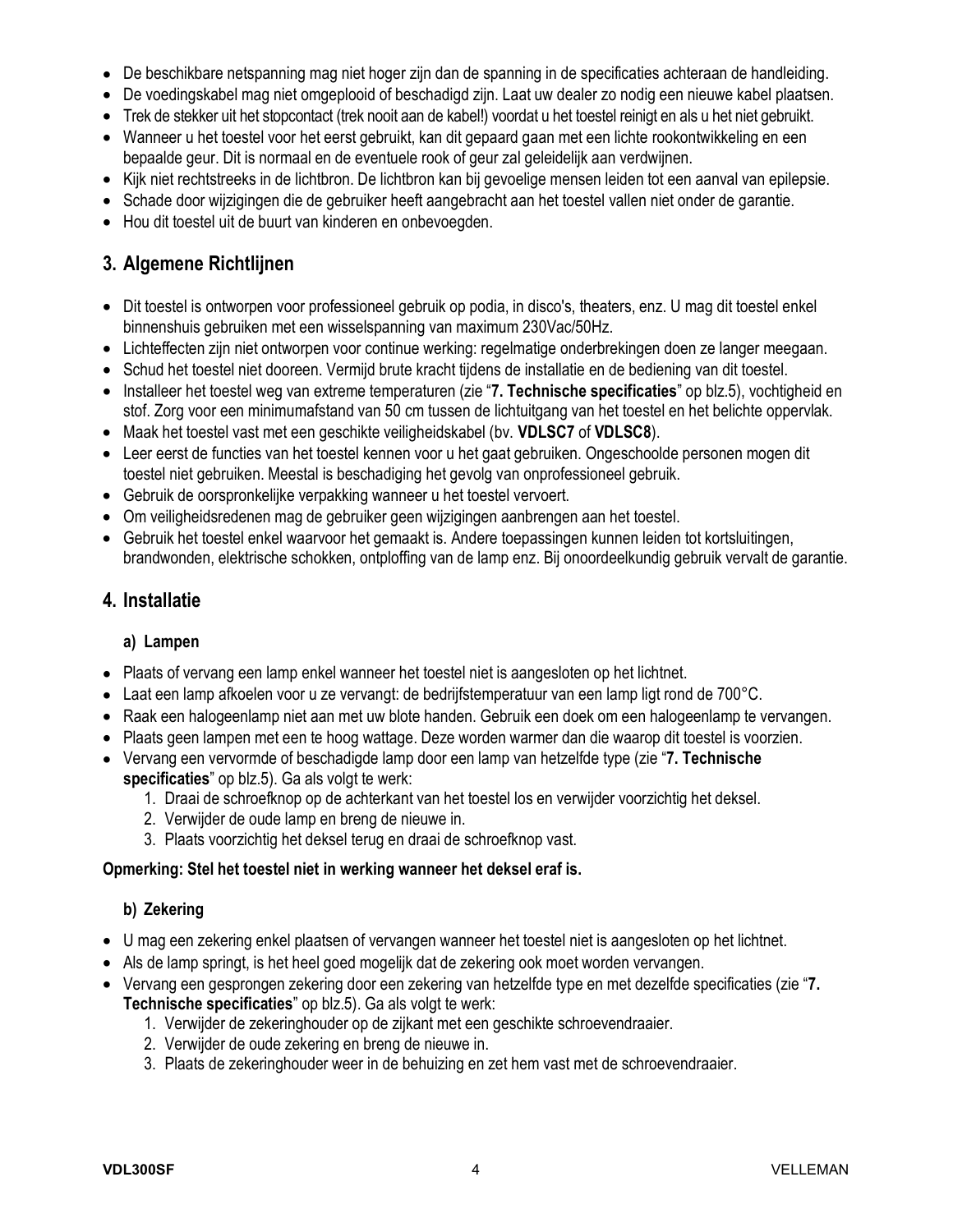#### **c) Toestel monteren**

- Laat een geschoolde technicus dit toestel installeren conform EN 60598-2-17 en andere toepasselijke normen.
- De constructie waaraan het toestel wordt bevestigd, moet gedurende 1 uur 10 x het gewicht van dit toestel kunnen dragen zonder te vervormen.
- Maak het toestel ook vast met een veiligheidskabel.
- Sta nooit recht onder het toestel wanneer u het monteert, verwijdert of schoonveegt. Laat het toestel controleren door een geschoolde technicus voor u het in gebruik neemt en laat het 1 x per jaar volledig nakijken.
- Installeer dit toestel op een plaats waar niemand langs moet lopen, kan neerzitten of het toestel kan aanraken.
- Een degelijke praktijkervaring is vereist voor de plaatsing van dit toestel. U moet de maximumbelasting van de draagconstructie kunnen berekenen, weten welk constructiemateriaal u kunt gebruiken en u moet het gebruikte materiaal en het toestel af en toe laten nakijken. Monteer het toestel niet zelf indien u er geen ervaring mee heeft. Een slechte montage kan leiden tot verwondingen.
- Regel de gewenste invalshoek door middel van de montagebeugel en draai de regelschroeven stevig aan.
- Verwijder alle brandbaar materiaal in een straal van 50cm rond het toestel.
- Een geschoolde elektricien moet het toestel aansluiten.
- Sluit het toestel via de stekker aan op het lichtnet. Sluit het niet aan op een dimmerpack.
- De installatie moet voor het eerste gebruik gekeurd worden door een expert.

## **5. Gebruik**

Zet het toestel aan en uit door middel van de stekker. Laat het toestel niet doorlopend aanliggen. Regel de gevoeligheid van de ingebouwde microfoon met de draaiknop op de zijkant van de behuizing tot de bewegingen van de lichtstralen en hun reactie op de muziek u bevallen.

## **6. Reiniging en onderhoud**

- 1. Alle gebruikte schroeven moeten goed zijn aangespannen en mogen geen sporen van roest vertonen.
- 2. De behuizing, de lenzen, de montagebeugels en de montageplaats (bv. het plafond of het gebinte) mogen niet vervormd zijn of aangepast worden (geen extra gaten in montagebeugels, aansluitingen niet verplaatsen etc.)
- 3. Mechanisch bewegende delen mogen geen sporen van slijtage vertonen en mogen niet onregelmatig bewegen.
- 4. De voedingskabels mogen niet beschadigd zijn. Laat het toestel onderhouden door een geschoolde technicus.
- 5. Ontkoppel het toestel van het lichtnet voor u aan onderhoudswerkzaamheden begint.
- 6. Maak het toestel geregeld schoon met een vochtige, niet pluizende doek. Gebruik geen alcohol of solvent.
- 7. De gebruiker mag geen onderdelen vervangen, behalve de lamp en de zekering (zie "**4. Installatie**" op blz.4).
- 8. Bestel eventuele reserveonderdelen bij uw plaatselijke verdeler.

## **7. Technische specificaties**

| Voeding                    | max. 230VAC/50Hz                                        |
|----------------------------|---------------------------------------------------------|
| Verbruik                   | max. 300W                                               |
| Zekering                   | 5A, 250VAC (5 x 20mm) (bestelcode FU5N)                 |
| Afmetingen                 | 500 x 150 x 150mm                                       |
| Totaal gewicht             | 5.7 <sub>kq</sub>                                       |
| Lamp                       | 230V / 300W JDC G6.35 (bestelcode LAMP300 of LAMP300MR) |
| Max. omgevingstemperatuur  | 45°C                                                    |
| Max. temperatuur behuizing | $130^{\circ}$ C                                         |

**De informatie in deze handleiding kan te allen tijde worden gewijzigd zonder voorafgaande kennisgeving.**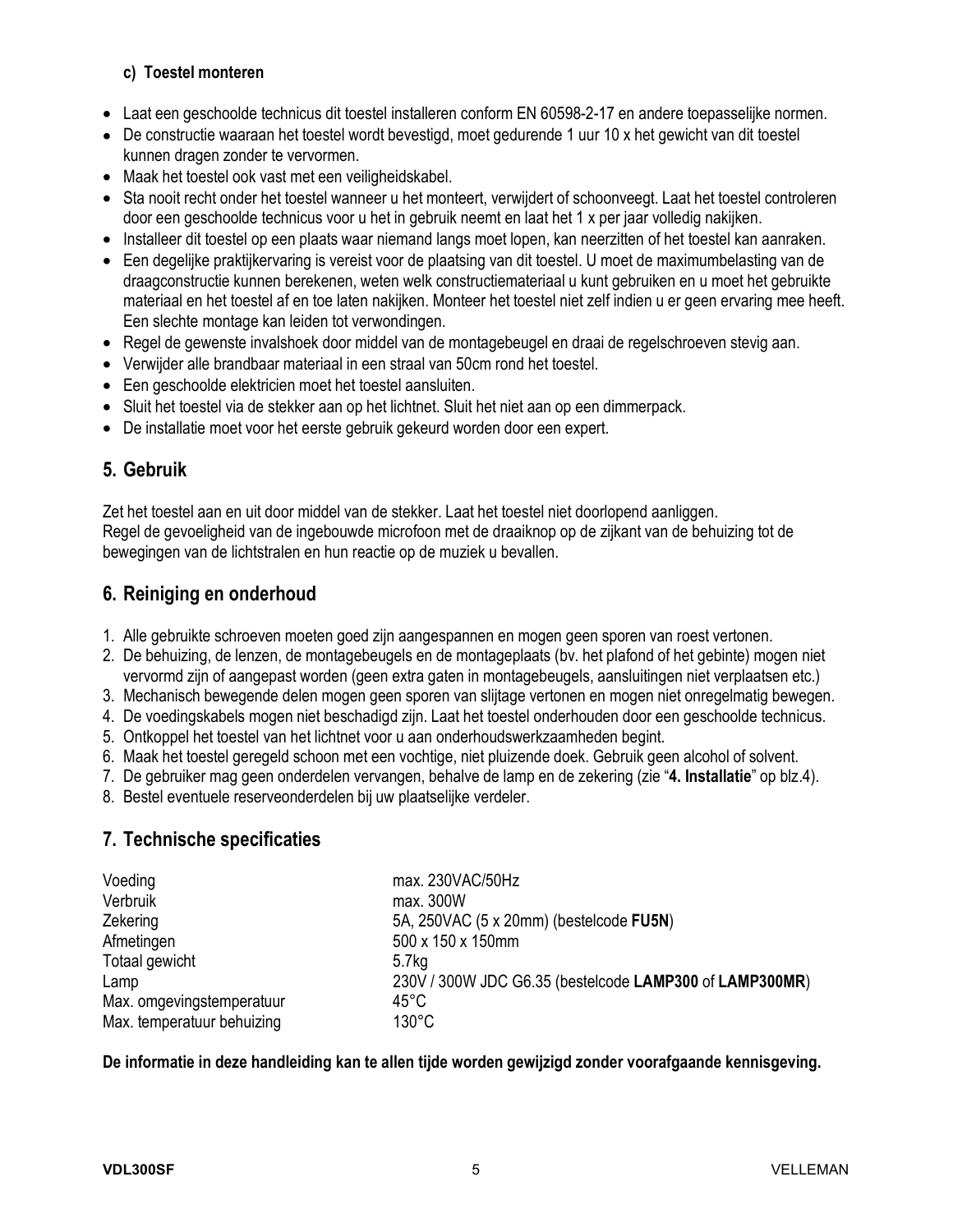# **VDL300SF – SCAN FLOWER**

### **1. Introduction et caractéristiques**

Nous vous remercions de votre achat ! Ce **VDL300SF** est équipé d'un moonflower coloré qui illumine la piste en réagissant sur la musique par le microphone incorporé. Lisez le présent manuel attentivement avant la mise en service de l'appareil. Vérifiez l'état de l'appareil. Remettez l'installation à plus tard et consultez votre revendeur si l'appareil a été endommagé pendant le transport.

## **2. Prescriptions de sécurité**

Soyez prudent lors de l'installation : toucher un câble sous tension peut causer des électrochocs mortels.



Ne touchez pas l'appareil lorsqu'il est en usage : le boîtier chauffe !



Protégez l'appareil contre la pluie et l'humidité.



Débranchez le câble d'alimentation avant d'ouvrir le boîtier.

- La garantie ne s'applique pas aux dommages survenus en négligeant certaines directives de ce manuel et votre revendeur déclinera toute responsabilité pour les problèmes et les défauts qui en résultent.
- Un technicien qualifié doit s'occuper de l'installation et de l'entretien.
- Ne branchez pas l'appareil après exposition à des variations de température. Afin d'éviter des dommages, attendez jusqu'à ce que l'appareil ait atteint la température ambiante avant de l'utiliser.
- Cet appareil ressort à la classe de protection I, ce qui implique que l'appareil doit être mis à la terre. Un technicien qualifié doit établir la connexion électrique.
- La tension réseau ne peut pas dépasser la tension mentionnée dans les spécifications à la fin de ce manuel.
- Le câble d'alimentation ne peut pas être replissé ou endommagé. Demandez à votre revendeur de renouveler le câble d'alimentation si nécessaire.
- Débranchez l'appareil s'il n'est pas utilisé ou pour le nettoyer. Tirez la fiche pour le débrancher ; non pas le câble.
- La première mise en service peut s'accompagner d'un peu de fumée ou d'une odeur particulière. C'est normal. Toute fumée ou odeur disparaîtra graduellement.
- Ne regardez pas directement la source lumineuse comme ceci peut entraîner des crises d'épilepsie chez certains gens.
- Les dommages occasionnés par des modifications à l'appareil par le client, ne tombent pas sous la garantie.
- Gardez votre**VDL300SF** hors de la portée de personnes non qualifiées et de jeunes enfants.

## **3. Directives générales**

- Cet appareil est développé pour usage professionnel dans des discothèques, des théâtres, etc. Employez cet appareil à l'intérieur et uniquement avec une source de courant CA de max. 230Vac/50Hz.
- Un effet lumineux n'est pas conçu pour une opération continue. Des pauses régulières prolongeront sa vie.
- Evitez de secouer l'appareil et traitez l'appareil avec circonspection pendant l'installation et l'opération.
- Choisissez un lieu de montage où l'appareil sera protégé contre la poussière, l'humidité et des températures extrêmes. Respectez une distance minimum de 0.5m entre la sortie lumière de l'appareil et la surface illuminée.
- Fixez l'appareil à l'aide d'un câble de sécurité adéquat (p.ex. **VDLSC7** ou **VDLSC8**).
- Familiarisez-vous avec le fonctionnement de l'appareil avant de l'utiliser. Ne permettez pas aux personnes non qualifiées d'opérer cet appareil. La plupart des dégâts sont causés par un usage non professionnel.
- Transportez l'appareil dans son emballage originel.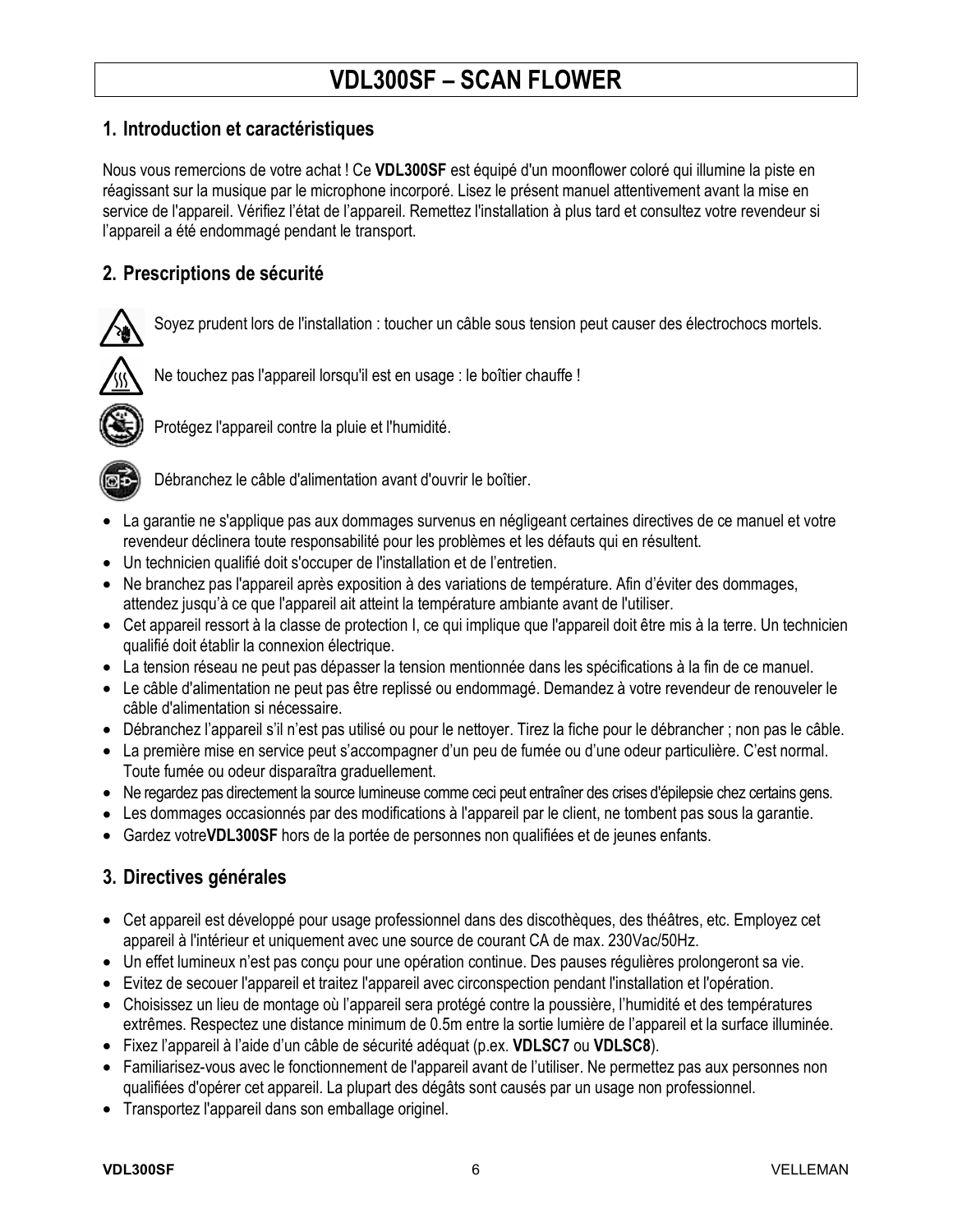- Toute modification de l'appareil est interdite pour des raisons de sécurité.
- N'utilisez votre **VDL300SF** qu'à sa fonction prévue. Tout autre usage peut causer des courts-circuits, des brûlures, des électrochocs etc. Un usage impropre annule d'office la garantie.

### **4. Installation**

#### **a) Lampes**

- Déconnectez l'appareil du réseau électrique avant d'installer ou de remplacer une lampe.
- Laissez refroidir une lampe avant de la remplacer ; elle peut atteindre une température de 700°C.
- Evitez de toucher une lampe halogène les mains nues. Remplacez l'ampoule à l'aide d'un chiffon.
- N'installez aucune lampe dont la puissance dépasse la puissance maximum comme ces ampoules deviennent plus chaudes que la température maximale prévue.
- Remplacez toute lampe déformée ou endommagée par une lampe du même type (voir "**7. Spécifications techniques**" à la p.8):
	- 1. Dévissez le bouton à vis sur le dessus de l'appareil et enlevez gentiment le couvercle.
	- 2. Enlevez l'ancienne ampoule et mettez la nouvelle.
	- 3. Remettez le couvercle et serrez le bouton à vis.

#### **Remarques: Il est interdit d'opérer l'appareil quand le couvercle est ouvert.**

#### **b) Fusible**

- Débranchez l'appareil du réseau électrique avant de remplacer un fusible.
- Si la lampe est grillée, le fusible doit probablement également être remplacé.
- Remplacez un fusible sauté par un exemplaire identique (voir "**7. Spécifications techniques**" à la p.8):
	- 1. Dévissez le porte-fusible sur le côté de l'appareil avec un tournevis approprié.
	- 2. Enlevez l'ancien fusible et remplacez-le.
	- 3. Remettez le porte-fusible et serrez-le avec le tournevis.

#### **c) Montage de l'appareil**

- Un technicien qualifié doit installer l'appareil en respectant EN 60598-2-17 et toute autre norme applicable.
- La construction portante de l'appareil doit être capable de supporter 10 x le poids de l'appareil pendant une heure, sans qu'une déformation de la construction en résulte.
- Fixez votre **VDL300SF** à l'aide d'un câble de sécurité (sécurité supplémentaire).
- Evitez de vous positionner en dessous de l'appareil pour l'enlever ou lors du montage ou du nettoyage. Un technicien qualifié doit réviser l'appareil avant la mise en service. Organisez une révision minutieuse annuelle.
- Installez l'appareil à un endroit où personne ne peut passer ou s'asseoir et où personne ne peut le toucher.
- L'installation de cet appareil exige une solide expérience pratique : le calcul de la charge max. de la construction, les matériaux d'installation requis etc. De temps en temps, un technicien qualifié doit vérifier la construction portante et l'appareil même. N'essayez pas d'installer cet appareil vous-même si vous n'avez pas les qualifications requises ; une installation incorrecte peut entraîner des blessures.
- Déterminez l'angle d'inclinaison au moyen de l'étrier de montage et serrez les vis de montage.
- Enlevez tout matériau inflammable dans un rayon de 50cm autour de l'appareil.
- Un électricien qualifié doit établir la connexion électrique.
- Branchez l'appareil sur le réseau électrique par la fiche d'alimentation. Ne le branchez pas sur un bloc de puissance.
- Un expert doit approuver l'installation avant qu'elle puisse être prise en service.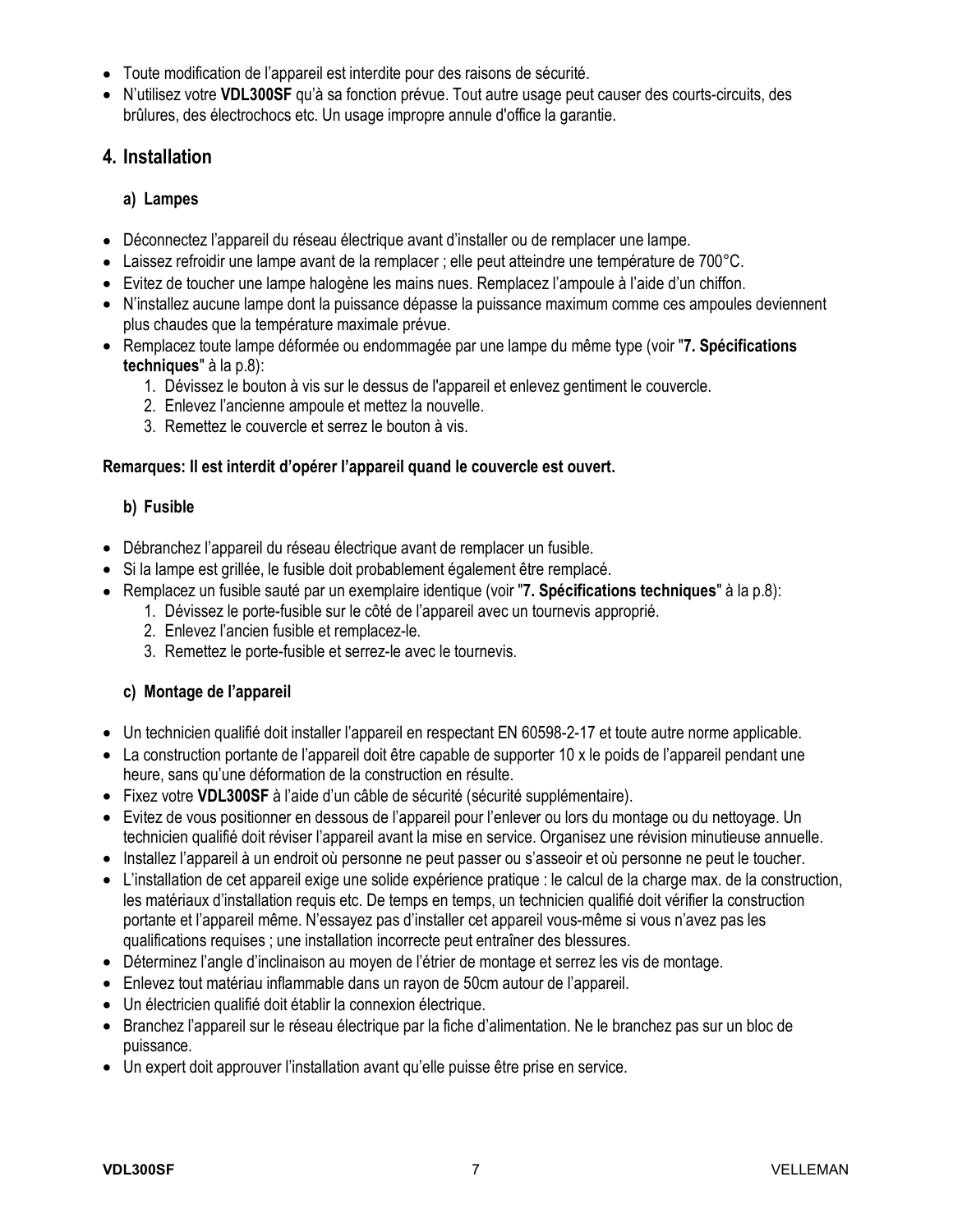# **5. Emploi**

Branchez l'appareil sur le réseau électrique pour l'allumer. Ne faites pas fonctionner l'appareil en continu. Ajustez la sensibilité du micro incorporé avec le bouton de réglage sur le côté de l'appareil jusqu'à ce que les mouvements des rayons et leur réaction dus la musique vous plaisent.

## **6. Nettoyage et entretien**

- 1. Serrez les écrous et les vis et vérifiez qu'ils ne rouillent pas.
- 2. Le boîtier, les lentilles, les supports de montage et la construction portante ne peuvent pas être déformés, adaptés ou bricolés p.ex. pas de trous additionnels dans un support, ne pas déplacer les connexions etc.
- 3. Les parties mécaniques mobiles ne peuvent pas être usées ou bouger de manière irrégulière.
- 4. Les câbles d'alimentation ne peuvent pas être endommagés. Un technicien qualifié doit entretenir l'appareil.
- 5. Débranchez l'appareil avant de le nettoyer.
- 6. Essuyez l'appareil régulièrement avec un chiffon humide non pelucheux. Evitez l'usage d'alcool et de solvants.
- 7. Il n'y a pas de parties maintenables par l'utilisateur, à part la lampe et le fusible (voir "**4. Installation**", p.7).
- 8. Commandez des pièces de rechange éventuelles chez votre revendeur.

## **7. Spécifications techniques**

| Alimentation                | max. 230VAC/50Hz                                       |
|-----------------------------|--------------------------------------------------------|
| Consommation                | max. 300W                                              |
| Fusible                     | 5A, 250VAC (5 x 20mm) (référence FU5N)                 |
| <b>Dimensions</b>           | 500 x 150 x 150mm                                      |
| Poids total                 | 5.7 <sub>kq</sub>                                      |
| Lampe                       | 230V / 300W JDC G6.35 (référence LAMP300 ou LAMP300MR) |
| Température ambiante max.   | 45°C                                                   |
| Température max. du boîtier | $130^{\circ}$ C                                        |

**Toutes les informations présentées dans ce manuel peuvent être modifiées sans notification préalable.** 

# **VDL300SF – SCAN FLOWER**

## **1. Introducción & características**

¡Gracias por haber comprado el **VDL300SF**! Este aparato incorpora 1 moonflower coloreado que ilumina la pista reaccionando a la música por el micrófono incorporado. Lea cuidadosamente las instrucciones del manual antes de montarlo. Verifique si el aparato ha sufrido algún daño en el transporte antes de la puesta en marcha. Si es el caso, no conecte el aparato a la red y póngase en contacto con su distribuidor.

## **2. Instrucciones de seguridad**



Cuidado durante la instalación : puede sufrir una peligrosa descarga eléctrica al tocar los cables con un voltaje peligroso.



¡No toque el aparato durante su operación : la caja se calienta!



No exponga este equipo a lluvia o humedad.

Desconecte el cable de alimentación de la red antes de abrir la caja.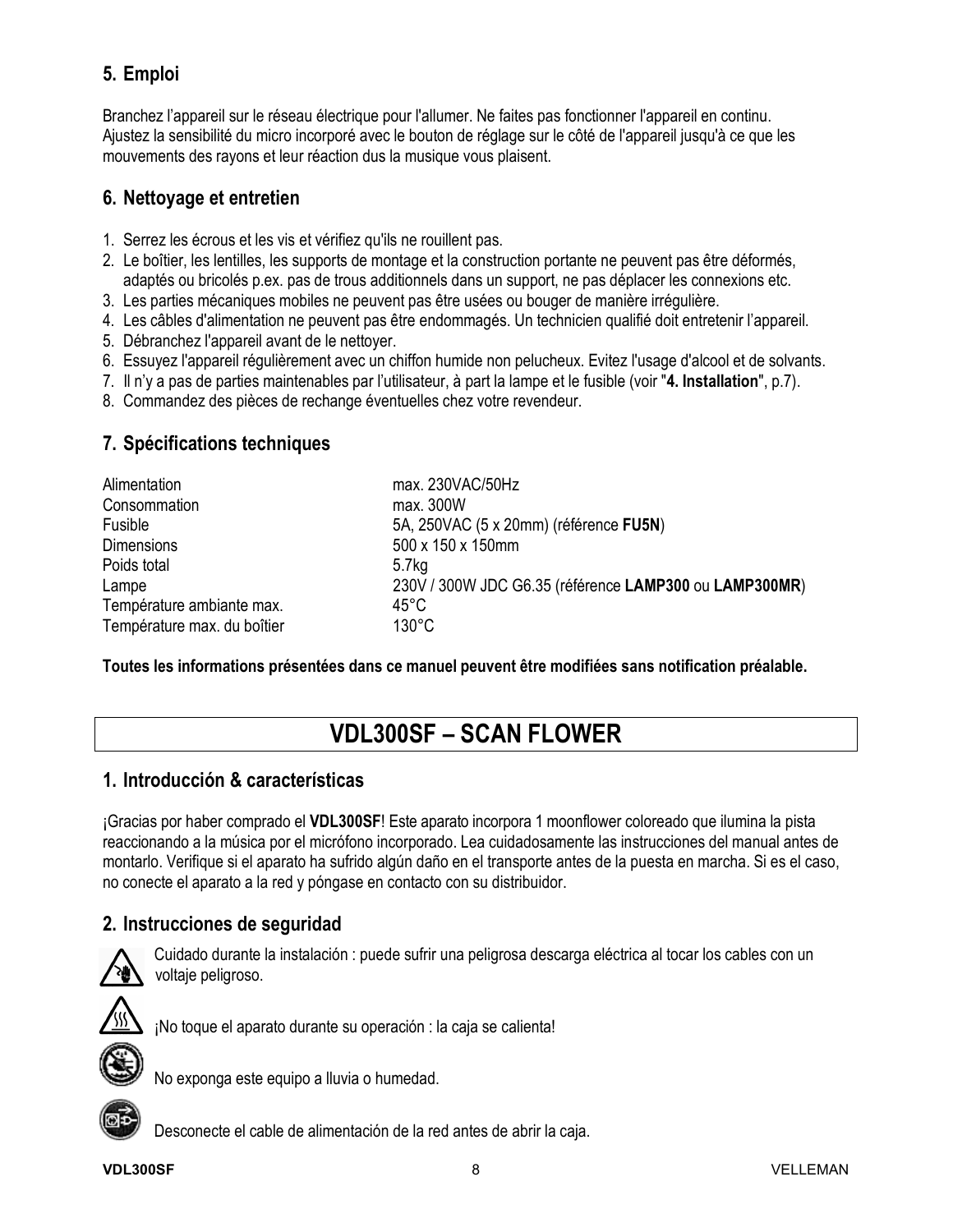- Daños causados por descuido de las instrucciones de seguridad de este manual invalidarán su garantía y su distribuidor no será responsable por ningún daño u otros problemas resultantes.
- La instalación y el mantenimiento deben ser realizados por personal especializado.
- No conecte el aparato si ha estado expuesto a grandes cambios de temperatura. Espere hasta que el aparato llegue a la temperatura ambiente.
- Este aparato pertenece a la clase de protección I. Por lo tanto, es esencial que el aparato esté puesto a tierra. La conexión eléctrica debe llevarse a cabo por un técnico calificado.
- Asegúrese de que la tensión de red no sea mayor que la tensión indicada en las especificaciones.
- No aplaste el cable de alimentación y protéjalo contra daños por algún tipo de superficie afilada. Si es necesario, pida a su distribuidor reemplazar el cable de alimentación.
- Siempre desconecte el aparato si no va a usarlo durante un largo periodo de tiempo o antes de limpiarlo. Siempre tire del enchufe para desconectar el cable de red, nunca del propio cable.
- Puede producirse humo u olor durante la primera puesta en marcha. Es normal y el humo o el olor desaparecerá poco a poco.
- No mire directamente a la fuente de luz. Esto puede causar un ataque epiléptico.
- Los daños causados por modificaciones no autorizadas, no están cubiertos por la garantía.
- Mantenga el **VDL300SF** lejos del alcance de personas no autorizadas y de niños.

### **3. Directivas generales**

- Este aparato es un efecto de luz para uso profesional en una discoteca, un teatro, etc. El **VDL300SF** sólo es permitido para una conexión con una fuente de corriente CA de máx. 230Vca/50Hz y para el uso en interiores.
- No ha sido diseñado para un uso ininterrumpido. Introduzca frecuentemente una pausa para prolongar la vida del **VDL300SF**.
- No agite el aparato. Evite usar excesiva fuerza durante la instalación y la reparación.
- Seleccione un lugar de montaje donde el aparato no está expuesto a polvo, humedad y calor extremo. Respete una distancia de mín. 50cm entre la salida de luz y el área iluminado.
- Fije el aparato mediante un cable de seguridad (p.ej. **VDLSC7** o **VDLSC8**).
- Familiarícese con el funcionamiento del aparato. Sólo personas calificadas pueden operar este aparato. La mayoría de los daños se causan por un uso inadecuado.
- Transporte el aparato en su embalaje original.
- Por razones de seguridad, las modificaciones no autorizadas del aparato están prohibidas.
- Sólo use el **VDL300SF** para aplicaciones descritas en este manual a fin de evitar p.ej. cortocircuitos, quemaduras, descargas eléctricas, explosión de la lámpara, etc. Un uso desautorizado puede causar daños y anula la garantía completamente.

#### **4. Instalación**

#### **a) Lámparas**

- Desconecte el aparato de la red antes de instalar o reemplazar una lámpara.
- Las lámparas llegan a temperaturas de hasta 700°C. Deje que la lámpara se enfríe antes de reemplazarla.
- No toque una lámpara halógena con las manos sin protección. Use un paño para reemplazar una lámpara.
- No use lámparas con más vatios porque éstas generan temperaturas para las que este aparato no ha sido diseñado.
- Reemplace cada lámpara deformada o defectuosa por una lámpara del mismo tipo (véase "**7. Especificaciones**" en la p.11):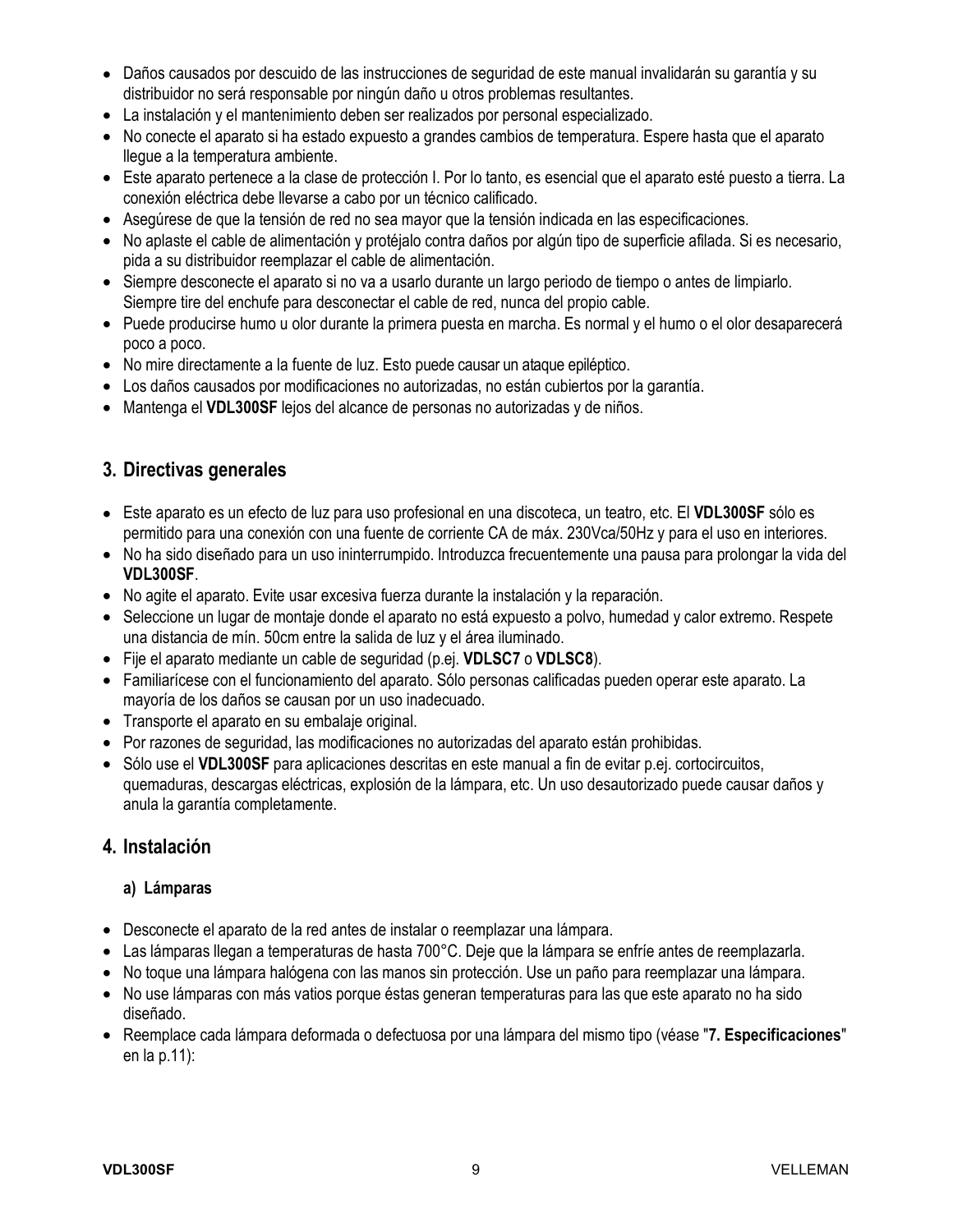- 1. Desatornille el tornillo de palomilla en la parte superior del aparato y quite la tapa cuidadosamente.
- 2. Quite la lámpara vieja e introduzca la nueva.
- 3. Vuelva a colocar la tapa y atornille el tornillo de palomilla.

#### **Observación : ¡No use este aparato con la caja abierta!**

#### **b) Fusible**

- Desconecte el aparato de la red antes de reemplazar un fusible.
- Si se funde una lámpara, es posible que se deba también reemplazar el fusible en el panel trasero.
- Reemplace un fusible fundido por otro del mismo tipo (véase "**7. Especificaciones**" en la p.11):
	- 1. Desatornille la tapa del portafusibles en el panel trasero con un destornillador adecuado.
	- 2. Quite el fusible fundido y reemplácelo.
	- 3. Vuelva la tapa en su lugar y atorníllela.

#### **c) Instalación del aparato**

- Respete la directiva EN 60598-2-17 y toda norma nacional antes de instalar el aparato. La instalación debe ser realizada por un técnico especializado.
- El soporte donde irá el aparato, debe ser capaz de sostener 10 x el peso de éste durante una hora, sin que se produzca una deformación de dicho soporte.
- Siempre fije el **VDL300SF** con un cable de seguridad (seguridad adicional).
- Evite ponerse debajo del aparato durante el montaje, la limpieza, etc. Un técnico especializado debe revisar el aparato antes de la puesta en marcha. Después, debe revisarlo una vez al año.
- Instale el aparato fuera del alcance de personas no autorizadas y en un lugar con poca gente.
- La instalación de este aparato exige una sólida experiencia práctica : debe poder calcular la carga máx. del soporte, debe conocer los materiales necesarios para la instalación, etc. De vez en cuando, una verificación de la estructura y del aparato mismo debe llevarse a cabo por un técnico especializado. No intente instalar este aparato si no tiene las calificaciones requeridas ; una instalación incorrecta puede causar lesiones.
- Ajuste el ángulo de inclinación a su gusto mediante un soporte de montaje y fije los tornillos del soporte.
- Quite todo material inflamable en un radio de 50cm alrededor del aparato.
- Pregunte a un electricista cómo hacer la conexión eléctrica.
- Conecte el aparato a la red eléctrica con la conexión de alimentación. Normalmente, no se conectan efectos luminosos a dimmer packs (reguladores).
- Un experto debe probar la instalación antes de la puesta en marcha.

#### **5. Uso**

Conecte el aparato a la red eléctrica para activarlo. No haga funcionar el aparato continuamente. Ajuste la sensibilidad sonora del micrófono incorporado girando el botón en la parte posterior del aparato hasta que la reacción de los rayos a la música le satisfaga.

#### **6. Limpieza y mantenimiento**

- 1. Apriete bien las tuercas y los tornillos y verifique que no corren.
- 2. No modifique la caja, los soportes y las conexiones p.ej. no taladre agujeros adicionales en un soporte o no modifique las conexiones, etc.
- 3. Verifique que las piezas móviles no están usándose o rompiéndose.
- 4. No dañe los cables de alimentación. Contacte con un técnico especializado para instalar el aparato.
- 5. Desconecte el aparato de toda fuente antes de limpiarlo.
- 6. Limpie el aparato regularmente con un paño húmedo y sin pelusas. Evite el uso de alcohol y de disolventes.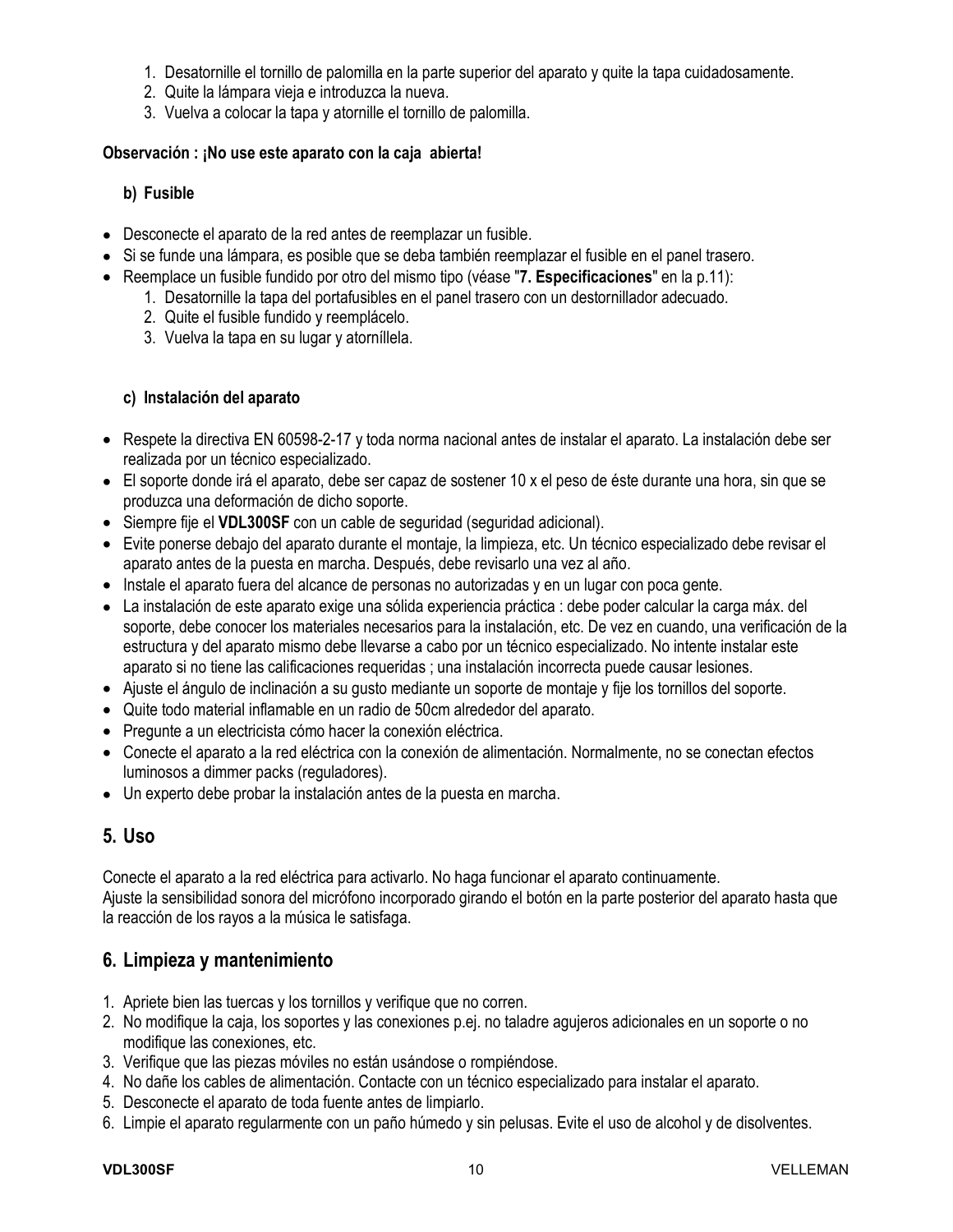- 7. Sólo se pueden reemplazar las lámparas y los fusibles (véase "**4. Instalación**", p.9-10). El mantenimiento debe llevarse a cabo por personal especializado
- 8. Contacte con su distribuidor si necesita piezas de recambio.

## **7. Especificaciones**

| Alimentación                | máx. 230VAC/50Hz                                       |
|-----------------------------|--------------------------------------------------------|
| Consumo                     | máx. 300W                                              |
| Fusible                     | 5A, 250VAC (5 x 20mm) (referencia FU5N)                |
| <b>Dimensiones</b>          | 500 x 150 x 150mm                                      |
| Peso total                  | 5.7 <sub>kg</sub>                                      |
| Lámpara                     | 230V / 300W JDC G6.35 (referencia LAMP300 o LAMP300MR) |
| Temperatura ambiente máx.   | 45°C                                                   |
| Temperatura máx. de la caja | $130^{\circ}$ C                                        |

**Se pueden modificar las especificaciones y el contenido de este manual sin previo aviso.** 

# **VDL300SF – SCAN FLOWER**

## **1. Einführung & Eigenschaften**

Wir bedanken uns für den Kauf des **VDL300SF**! Das Gerät besteht aus 1 Moonflower. Farbfrohe, musikgesteuerte Strahlen tanzen durch den ganzen Raum dank des eingebauten Mikrofons. Lesen Sie diese Bedienungsanleitung vor Inbetriebnahme sorgfältig durch. Überprüfen Sie zuerst, ob Transportschäden vorliegen. In diesem Fall, nehmen Sie das Gerät nicht in Betrieb und setzen Sie sich mit Ihrem Fachhändler in Verbindung.

## **2. Sicherheitshinweise**



Seien Sie vorsichtig bei der Installation : Fassen Sie keine Kabel an, die unter Strom stehen um einen lebensgefährlichen elektrischen Schlag zu vermeiden.



Berühren Sie das Gerät niemals während des Betriebes, denn das Gehäuse erhitzt sich.



Schützen Sie das Gerät vor Feuchtigkeit und Nässe.



Trennen Sie das Gerät vor Öffnen vom Netz.

- Bei Schäden, die durch Nichtbeachtung der Bedienungsanleitung verursacht werden, erlischt der Garantieanspruch. Für daraus resultierende Folgeschäden übernimmt der Hersteller keine Haftung.
- Installation und Wartung sind einer autorisierten Fachkraft vorbehalten.
- Nehmen Sie das Gerät erst in Betrieb, nachdem es von einem kalten in einen warmen Raum gebracht wurde. Lassen Sie das Gerät solange ausgeschaltet, bis es die Zimmertemperatur erreicht hat.
- Der Aufbau des Gerätes entspricht der Schutzklasse I. Gemäß den Vorschriften muss das Gerät geerdet sein. Der elektrische Anschluss darf nur von einer Fachkraft durchgeführt werden.
- Vergewissern Sie sich, dass die anzuschließende Netzspannung nicht höher ist als die Netzspannung beschrieben im Punkt 7 "Technische Daten".
- Achten Sie darauf, dass die Netzleitung nicht gequetscht oder durch scharfe Kanten beschädigt werden kann. Bei Beschädigungen soll eine Fachkraft das Kabel ersetzen.
- Trennen Sie das Gerät bei Nichtbenutzung und vor jeder Reinigung vom Netz. Fassen Sie dazu den Netzstecker an der Grifffläche an und ziehen Sie nie an der Netzleitung.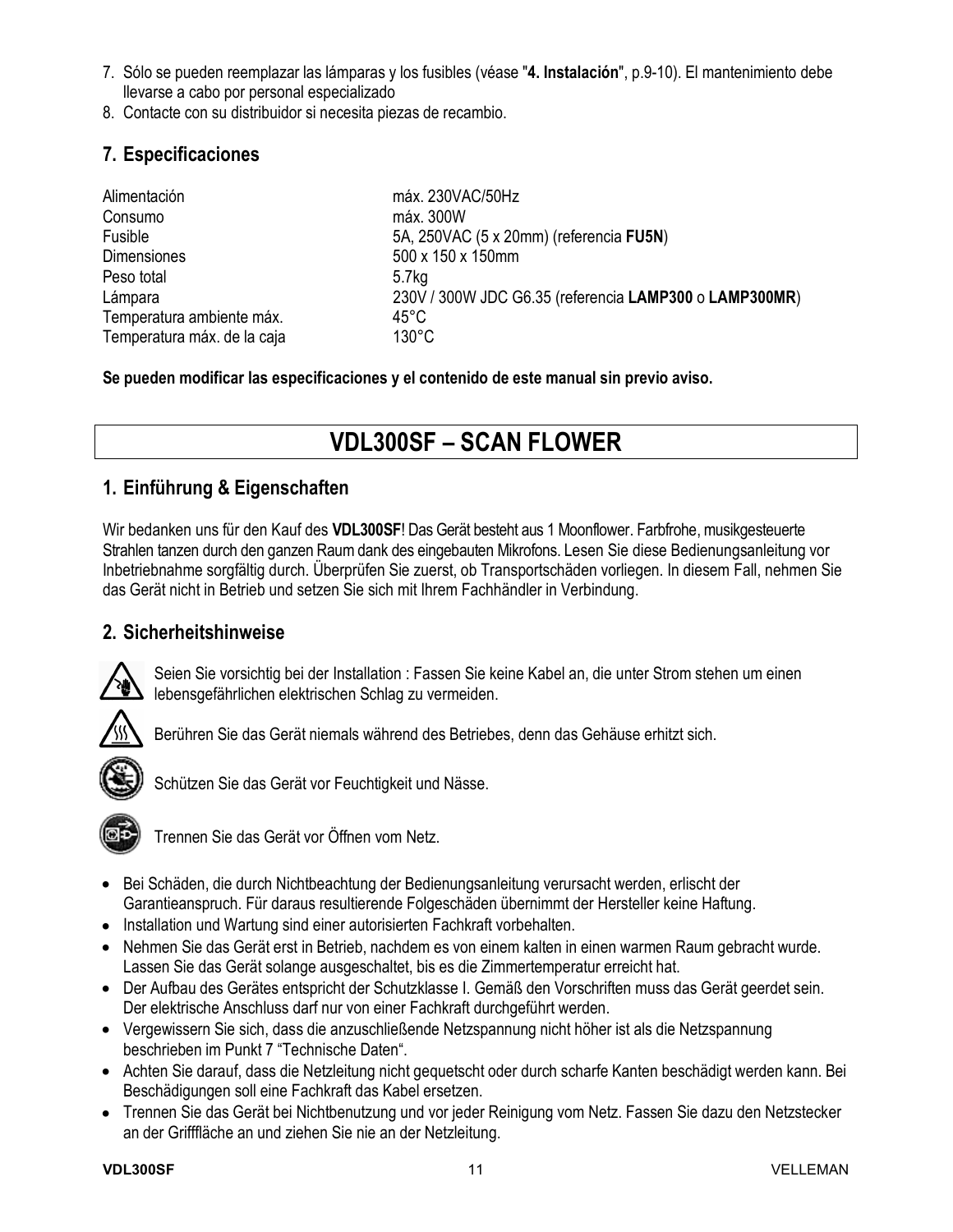- Bei der ersten Inbetriebnahme kann es zu Rauch- und Geruchserzeugung kommen. Dies ist normal und Rauch oder Geruch werden allmählich verschwinden.
- Blicken Sie niemals direkt in die Lichtquelle da bei empfindlichen Menschen epileptische Anfälle ausgelöst werden können.
- Beachten Sie, dass Schäden, die durch manuelle Veränderungen an diesem Gerät verursacht werden, nicht unter den Garantieanspruch fallen.
- Halten Sie Kinder und Unbefugte vom Gerät fern.

## **3. Allgemeine Richtlinien**

- Dieses Gerät ist eine Lichtsteuerung für den professionellen Einsatz auf Bühnen, in Discotheken, Theater, usw. Der **VDL300SF** ist nur für den Anschluss an einen AC-Strom von max. 230Vac/50Hz zugelassen und wurde ausschließlich zur Verwendung in Innenräumen konzipiert.
- Dieses Gerät eignet sich nicht für langen Gebrauch ohne Unterbrechung. Die Lebensdauer des **VDL300SF** erhöht wenn Sie regelmäßig eine Pause einlegen.
- Vermeiden Sie Erschütterungen. Vermeiden Sie rohe Gewalt während der Installation und Bedienung des Gerätes.
- Achten Sie bei der Wahl des Installationsortes darauf, dass das Gerät keinem Staub, keiner Feuchtigkeit und extremen Temperaturen ausgesetzt wird (siehe "**7. Technische Daten**" S.14). Sorgen Sie für einen Abstand von min. 50 cm zwischen den Lichtaustritt vom Gerät und der zu beleuchteten Oberfläche.
- Sichern Sie das Gerät mit einem geeigneten Sicherheitsfangseil (z.B. **VDLSC7** oder **VDLSC8**).
- Nehmen Sie das Gerät erst in Betrieb, nachdem Sie sich mit seinen Funktionen vertraut gemacht haben. Lassen Sie das Gerät nicht von Personen bedienen, die sich nicht mit dem Gerät auskennen. Meist ist die Beschädigung des Gerätes das Ergebnis von unfachmännischer Bedienung.
- Verwenden Sie die Originalverpackung, wenn das Gerät transportiert werden soll.
- Eigenmächtige Veränderungen sind aus Sicherheitsgründen verboten.
- Verwenden Sie das Gerät nur für Anwendungen beschrieben in dieser Bedienungsanleitung sonst kann dies zu Schäden am Produkt führen und erlischt der Garantieanspruch. Jede andere Verwendung ist mit Gefahren wie Kurzschluss, Brandwunden, elektrischem Schlag, Lampenexplosion, usw. verbunden.

## **4. Installation**

#### **a) Lampen**

- Setzen Sie eine Lampe nur bei uneingeschaltetem Gerät ein und wechseln Sie jede beschädigte Lampe.
- Die Lampen können eine Temperatur von bis zu 700°C erreichen. Lassen Sie die Lampen deshalb erst abkühlen.
- Berühren Sie die Halogenlampen nicht mit bloßen Händen. Verwenden Sie ein sauberes Tuch um Lampen einzusetzen und zu wechseln.
- Setzen Sie keine Lampen mit einer höheren Leistungsangabe ein. Lampen mit einer höheren Leistung entwickeln höhere Temperaturen, für die das Gerät nicht ausgelegt ist.
- Ersetzen Sie eine verformte oder beschädigte Lampe durch eine Lampe gleichen Typs (siehe "**7. Technische Daten**" S.14). Vorgehensweise:
	- 1. Lösen Sie die Flügelschraube auf der Rückseite des Gerätes und entfernen Sie vorsichtig den Deckel.
	- 2. Entfernen Sie die alte Lampe und legen Sie eine neue ein.
	- 3. Setzen Sie den Deckel vorsichtig wieder auf und schrauben Sie die Flügelschraube wieder fest.

#### **Bemerkung : Schalten Sie das Gerät niemals ein, ohne vorher den Deckel geschlossen zu haben.**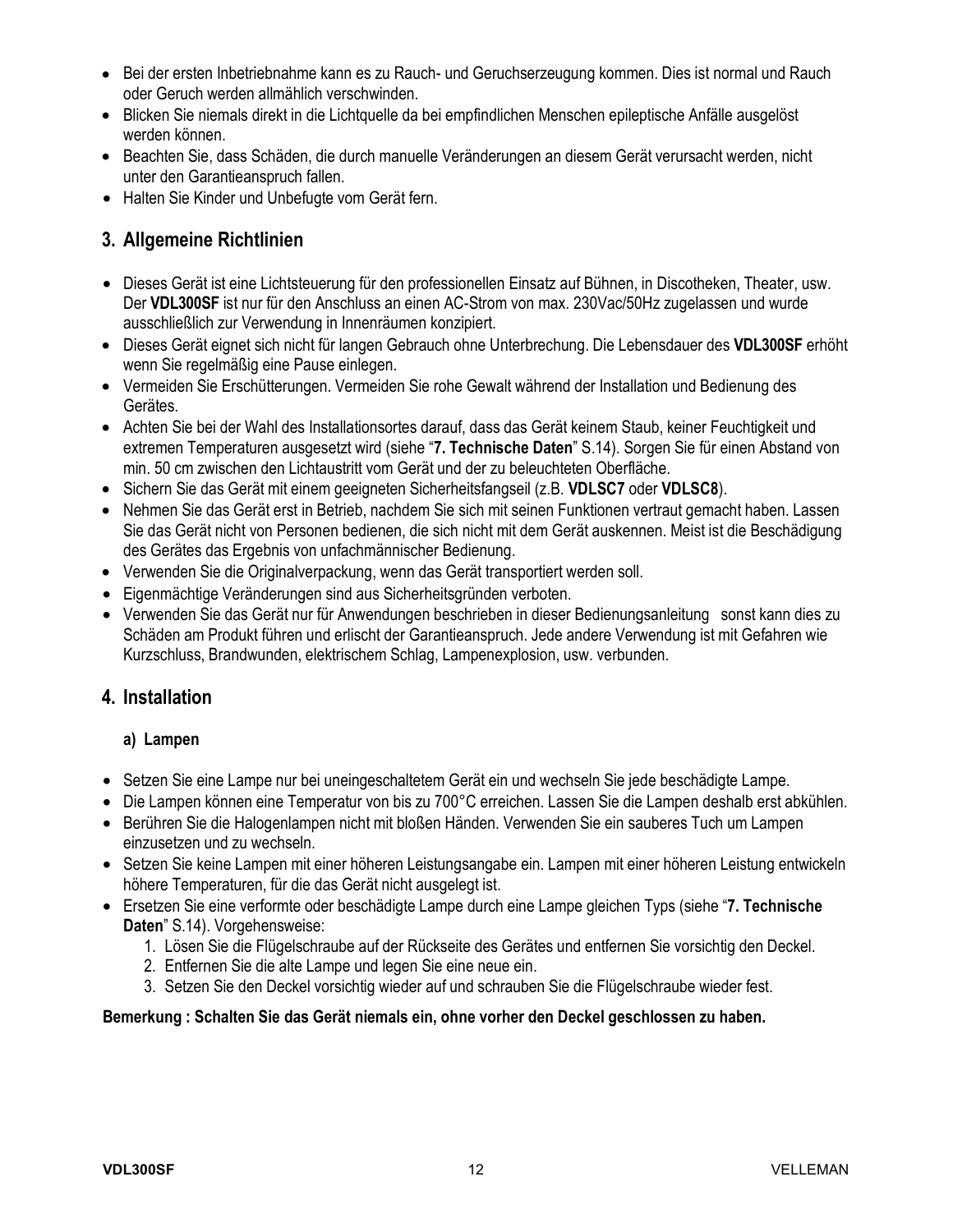### **b) Sicherung**

- Trennen Sie das Gerät vor dem Sicherungswechsel von der Netzspannung.
- Wenn eine Lampe defekt ist, ist es sehr wohl möglich, dass die Sicherung auf der Rückseite auch ersetzt werden muss.
- Ersetzen Sie eine Sicherung nur durch eine Sicherung gleichen Typs (siehe "**7. Technische Daten**" S.14). Vorgehensweise:
	- 1. Schrauben Sie den Sicherungshalter auf der Rückseite mit einem geeigneten Schraubendreher los.
	- 2. Entfernen Sie die defekte Sicherung und setzen Sie eine neue Sicherung gleichen Typs ein.
	- 3. Setzen Sie den Sicherungshalter vorsichtig wieder auf und schrauben Sie ihn wieder fest.

#### **c) Das Gerät installieren**

- Betrachten Sie erst den Inhalt der Richtlinie EN 60598-2-17 und die (eventuellen) nationalen Normen ehe Sie das Gerät installieren. Die Installation darf nur von einer Fachkraft durchgeführt werden.
- Die Tragkonstruktion für das Gerät muss während 1 Stunde 10 x das erforderliche Gewicht tragen können, ohne dass die Konstruktion sich dadurch verformt.
- Das Gerät muss ebenfalls ein geeignetes Sicherheitsfangseil haben.
- Achten Sie bei der Montage, beim Abbau und bei der Durchführung von Servicearbeiten darauf, dass der Bereich unterhalb des Montageortes abgesperrt ist. Lassen Sie die Installation vor Inbetriebnahme von einer Fachkraft kontrollieren. Lassen Sie das Gerät auch 1 x pro Jahr nachsehen.
- Montieren Sie das Gerät an einem Ort, wo niemand es berühren kann und wo wenige Leute vorübergehen.
- Eine gründliche praktische Erfahrung ist für die Installation des Gerätes notwendig : Sie müssen die max. Belastung der Tragkonstruktion berechnen können, wissen welches Konstruktionsmaterial Sie verwenden dürfen. Außerdem müssen Sie das verwendete Material und das Gerät regelmäßig nachsehen lassen. Montieren Sie das Gerät nie selber wenn Sie damit keine Erfahrung haben. Eine schlechte Montage kann Verletzungen verursachen.
- Stellen Sie den Neigungswinkel über den Montagebügel ein und ziehen Sie die Schrauben gut fest.
- Entfernen Sie alle entflammbaren Materialen in einem Abstand von 50cm.
- Der elektrische Anschluss darf nur von einer Fachkraft durchgeführt werden.
- Schließen Sie das Gerät über den Stecker an das Netz an. Lichteffekte sollten im Allgemeinen nicht über Dimmerpacks geschaltet werden.
- Die Installation muss vor Inbetriebnahme von einem Experten genehmigt werden.

## **5. Anwendung**

Schließen Sie das Gerät an das Netz an, um es einzuschalten. Lassen Sie das Gerät nicht ständig funktionieren. Regeln Sie die Empfindlichkeit des eingebauten Mikrofons mit dem Drehknopf auf der Rückseite des Gerätes bis die Reaktion der Lichtstrahlen auf die Musik Sie befriedigt.

## **6. Reinigung und Wartung**

- 1. Alle verwendeten Schrauben müssen fest angespannt werden und dürfen keine Rostspuren zeigen.
- 2. Das Gehäuse, die Linsen, die Montagebügel und der Montageort (z.B. Decke oder Gebinde) dürfen nicht angepasst werden, z.B. bohren Sie keine zusätzlichen Löcher in Montagebügel, verändern Sie die Anschlüsse nicht, usw.
- 3. Die mechanisch bewegenden Teile dürfen keinen Verschleiß aufweisen.
- 4. Sorgen Sie dafür, dass die Netzkabel nicht beschädigt werden. Lassen Sie das Gerät von einer Fachkraft installieren.
- 5. Trennen Sie das Gerät vom Netz ehe Sie mit den Servicearbeiten anfangen.
- 6. Verwenden Sie zur Reinigung ein feuchtes, fusselfreies Tuch. Verwenden Sie auf keinen Fall Alkohol oder irgendwelche Lösungsmittel.